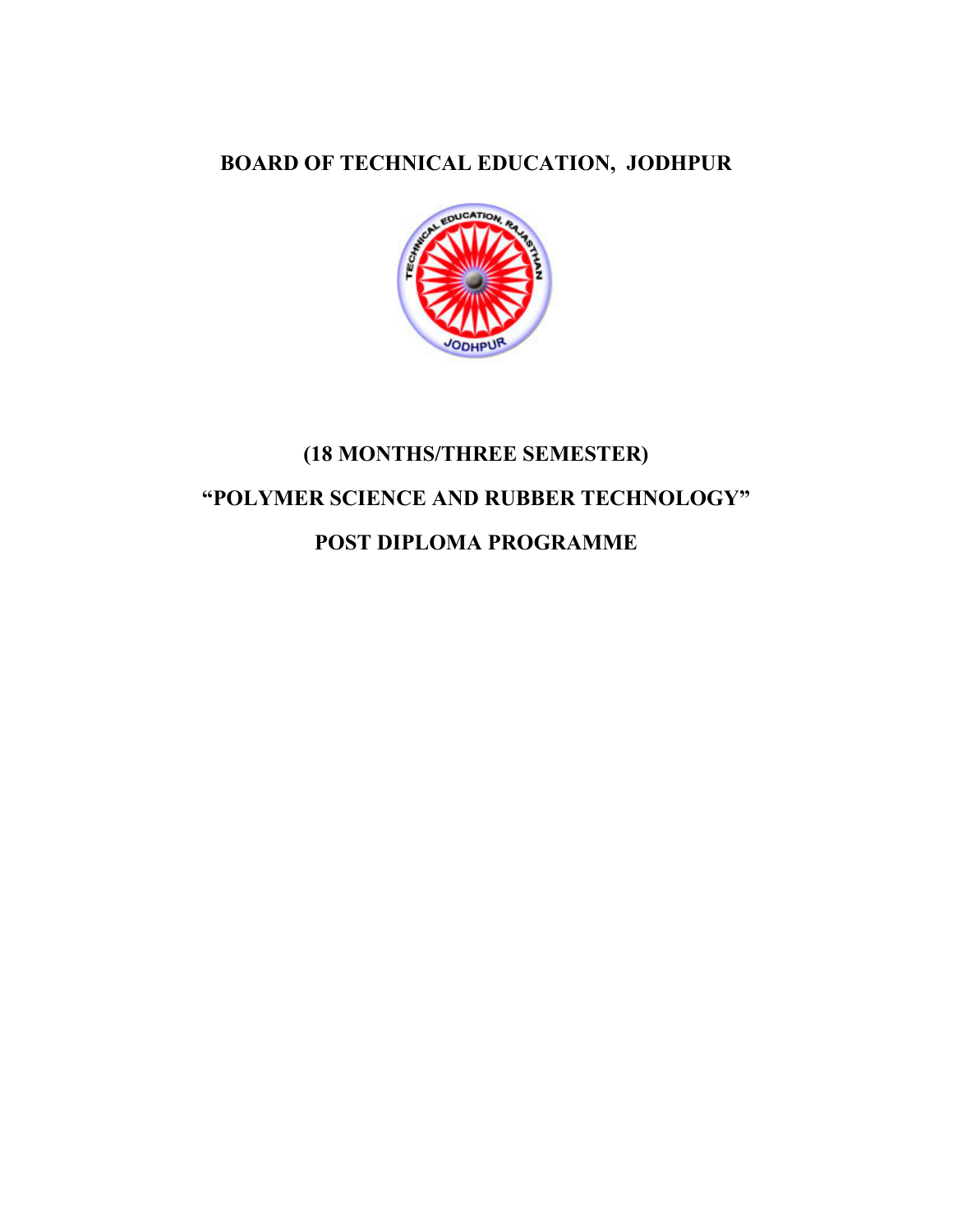## **BOARD OF TECHICAL EDUCATIO, RAJASTHA, JODHPUR** RULES AND REGULATION FOR POST DIPLOMA COURSES IN ENGINEERING FOR THE YEAR **2011-12** AND ONWARDS  **POST DIPLOMA SEMESTER SCHEME 2011**

#### 1. DEFINITIONS:

| <b>Board</b>                            | $\ddot{\cdot}$ | Means Board of Technical Education, Rajasthan, Jodhpur constituted by<br>Government of Rajasthan.                                                                                                                                                                              |  |
|-----------------------------------------|----------------|--------------------------------------------------------------------------------------------------------------------------------------------------------------------------------------------------------------------------------------------------------------------------------|--|
| Chairman                                |                | Means the Chairman of the Board, Ex - officio Director of Technical<br>Education, Rajasthan, Jodhpur.                                                                                                                                                                          |  |
| <b>Secretary</b>                        |                | Means Joint Director Cum-Secretary of Board.                                                                                                                                                                                                                                   |  |
| Registrar                               |                | Means the Joint Director (Registrar) of Board                                                                                                                                                                                                                                  |  |
| Post Diploma<br>course                  |                | Means $1\frac{1}{2}$ years Post diploma course in a branch of engineering<br>recognized by the Board.                                                                                                                                                                          |  |
| <b>Affiliated</b><br><b>Institution</b> |                | Means, an institution affiliated with Board, running Diploma course,<br>examinations of which are conducted by the Board.                                                                                                                                                      |  |
| <b>Principal</b>                        |                | Means the Principal or the Head of the affiliated Institution.                                                                                                                                                                                                                 |  |
| <b>Regular Student</b>                  | $\ddot{\cdot}$ | Means a student who is eligible to pursue a regular course of study <i>i.e.</i><br>to attend regular classes in a particular semester / year in which he/she<br>wants to appear in the examination, at an affiliated institution.                                              |  |
| <b>Ex-Student</b>                       | ÷              | Means a student who has completed a regular course of study as<br>prescribed by the Board during a semester / year, but fails in the theory<br>and / or practical examination and is eligible to reappear in theory and /<br>or practical examination in one or more subjects. |  |
| <b>Examination</b>                      | $\ddot{\cdot}$ | Means, any examination conducted by the Board.                                                                                                                                                                                                                                 |  |
| <b>Year/Semester</b>                    | $\ddot{\cdot}$ | Year, means an academic session, for example first year means the first<br>academic session of the prescribed course of study. Second year means<br>the second academic session of the prescribed course of study.                                                             |  |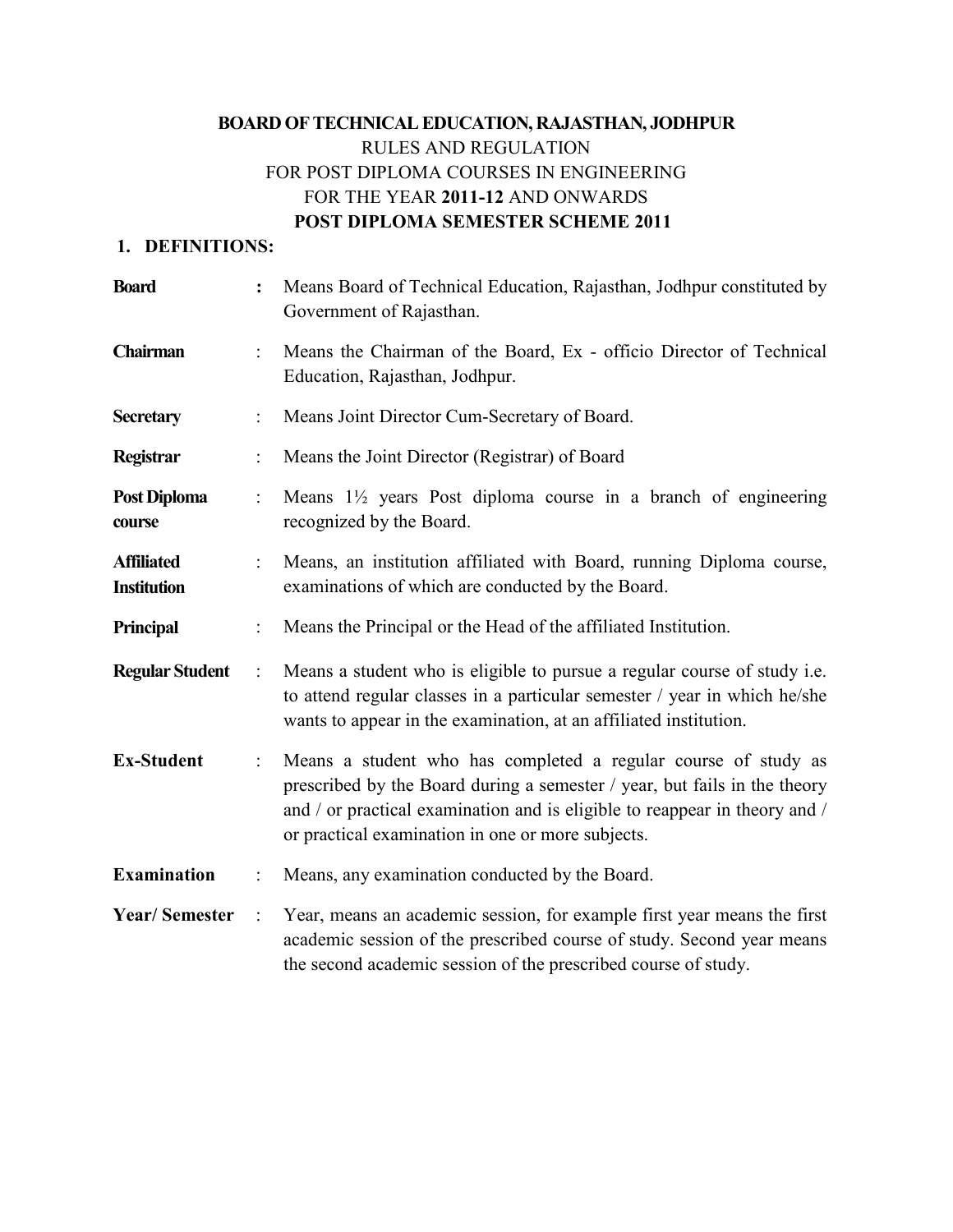**2. ADMISSIO QUALIFICATIOS:** The minimum qualification for admission to a Post Diploma Course in an affiliated institution shall be as prescribed by the Government of Rajasthan from time to time.

#### **3. DURATIO OF COURSE :**

The Duration of Post Diploma Course shall be 1½ years. The course of study during a year / semester shall consist of such subjects as are prescribed by the Board in Teaching and Examination Scheme from time to time.

- **4. ENROLMENT**: No student shall be admitted to any examination of the Board unless he/she has been enrolled with the Board for Post Diploma. A student during his enrolment with the Board can not enroll himself /her self with any other Board/ University. If any such case is reported, the enrolment of the student with the Board will be cancelled and he/she will not be allowed to appear in any of the examinations conducted by the Board.
- **5. EXAMINATION SCHEME:** The valuation of the students shall be done by the Board or by the affiliated institution on behalf of the Board as per Teaching and Examination Scheme. Theory and practical Examination will be conducted by the Board at the end each semester in accordance with the prescribed Teaching and Examination Scheme at such centers and on such dates as may be notified by the Board.
- **5.1 THEORY EXAMINATION (TH):** These shall be conducted by the Board at at the end of each semester in the subjects listed under "TH" in the Teaching and Examination Scheme.
- **5.2** PRACTICAL EXAMINATION (PR): These shall be conducted by the board at the end of each semester in the subjects listed under (PR). The mode of such examination will be as per the Teaching and Examination Scheme.
- **5.3 SESSIOAL ASSESSMET:** This will be done by the affiliated institution on behalf of the Board on the basis of day to day work consisting of  $-$ 
	- (i) **Class Test :**

Two class tests will be conducted by the institution for each subject during the course of study listed under (CT) in teaching and examination scheme.

- (ii) **Tutorials** Regular Tutorial work done during the course of study listed under "TU" in teaching and Examination Scheme.
- (iii) **Practical Work**  Regular Practical work done during the course of study listed under "PR (S)" in Teaching and Examination Scheme.
- **5.4 IDUSTRIAL TRAIIG AD PROJECT ASSESSMET:** Students have to complete an Industrial training and Project as per Teaching & Examination Scheme of III semester. The assessment of the training and Project will be done by a committee constituted by Institution as per the directives of the Board .
- **5.5 INDUSTRIAL VISITS ASSESSMENT:** On completion of Industrial Visits the assessment will be done by a committee constituted by the institution as per directives of the Board.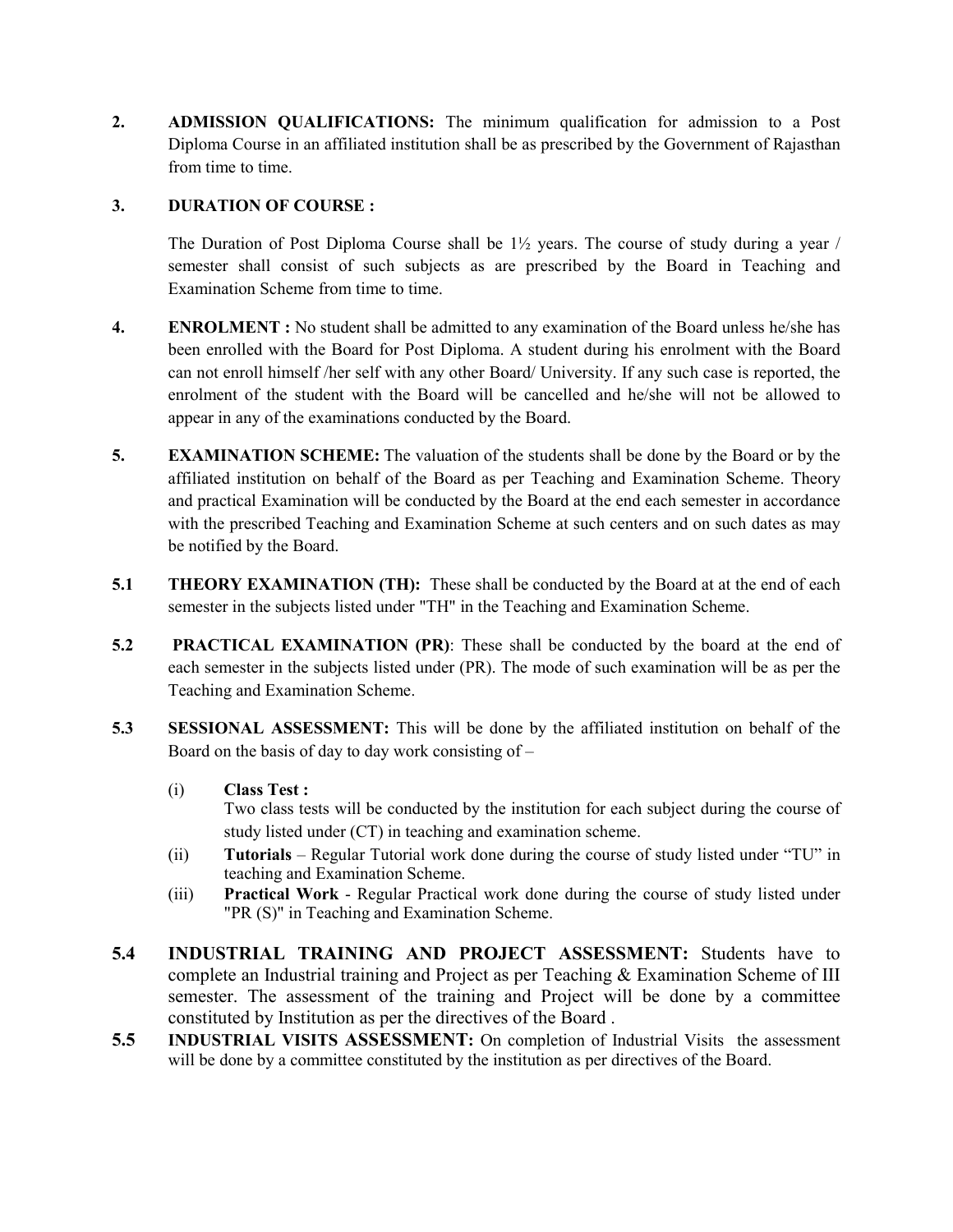**5.6 SEMINAR ASSESMENT:** Students have to participate in all the seminars as per Teaching & Examination Scheme. The assessment of the seminars will be done by a committee constituted by Institution as per the directives of the Board.

#### **6. ELIGIBILITY FOR EXAMIATIO :**

- **6.1** For eligibility to appear in the Examination a student must have attended at least 75% of the total periods of the lecture  $(L)$ , tutorial  $(T)$ , practical  $(P)$  (i.e.  $L+T+P$ ) delivered /conducted in each subject during semester. The deficiency in attendance to the extent of 5% may be condoned by the Principal and an additional 5% by the Chairman for specific reasons.
- **6.2** A student who does not fulfill the prescribed condition as mentioned in 6.1 shall not be allowed to appear in the examination. The detention orders shall be issued by the Head of the Institution on behalf of the Board.
- **6.3** A student who is not eligible to appear in the examination under regulation 6.1 shall repeat the course of study as a regular student. Such students shall not be permitted to keep term in the next higher semester.

#### **6.4 CHECK POIT** :

 A student has to pass the Post Diploma course by the end of three academic years from the year of enrolment in Post Diploma course failing which his/her enrolment with the Board will automatically be cancelled and he/she will not be allowed to appear in any of the Board Examination.

**6.5** Time limit to pass all subjects of Diploma course will not be extended for any punishment by the institution and / or for the punishment awarded by the Board for the use of unfair means in the examination.

#### **7. PASSIG STADARDS :**

- **7.1** Minimum 33% marks in each theory examination in the subjects listed under "TH" in the Teaching and Examination Scheme.
- **7.2** Minimum 45% marks in each practical examination in the subjects listed under "PR" in the Teaching and Examination Scheme.
- **7.3** Minimum 45% marks in sessionals (PR (S)+TU+ CT ) in each subject listed under "Sessional" in the Teaching and Examination Scheme.
- **7.4** Deficiency to the extent of 5 marks in a subject (Deficiency in TH+ Deficiency in PR+ Deficiency in sessionals) in a semester may be condoned by the chairman. Deficiency will not be condoned in more than one subject in a semester. The student whose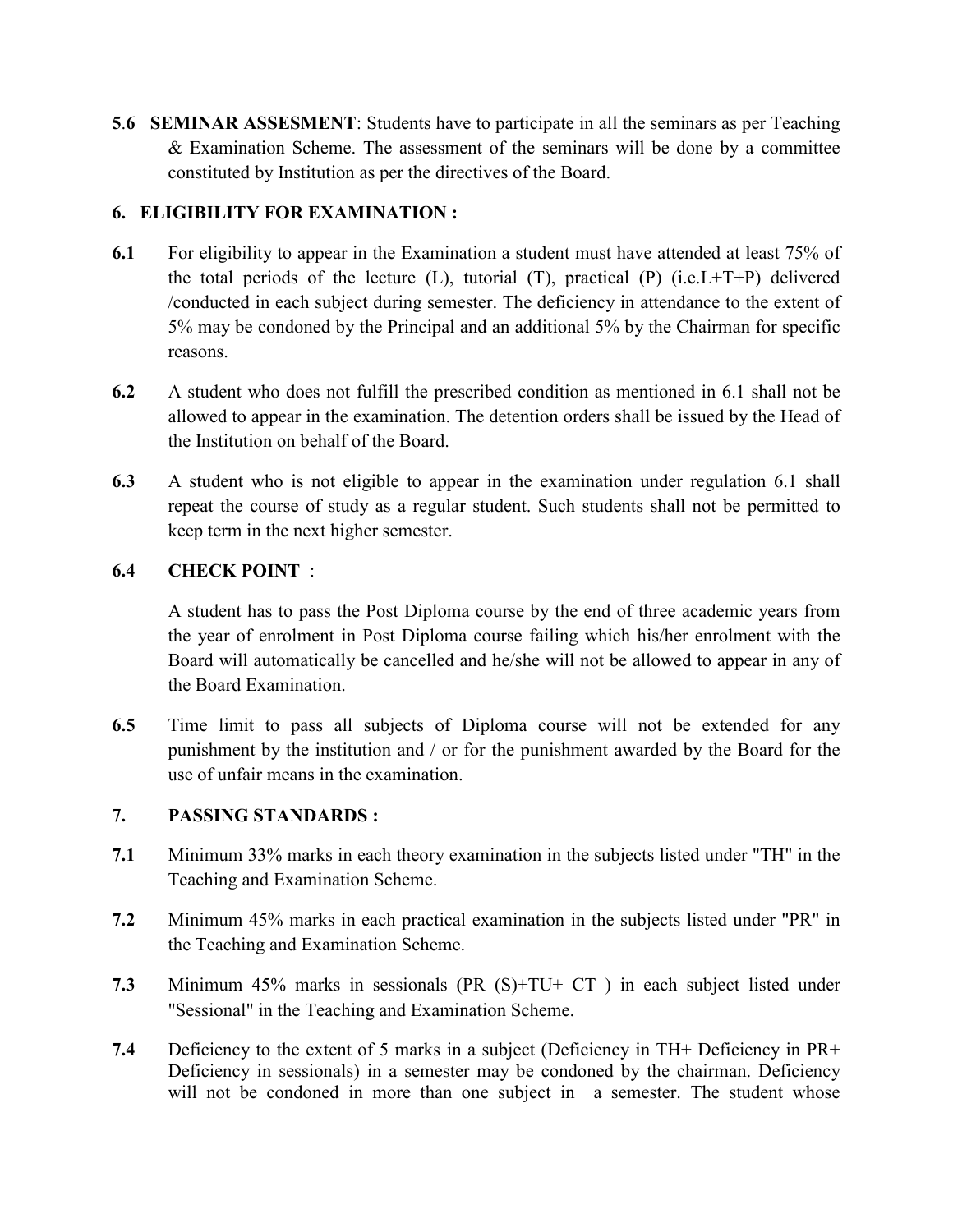deficiency in a subject has been condoned will be deemed to have passed the subject. Condonation marks will be awarded to a student in the eligible subject only if he/she has passed all the remaining subjects of the concerned semester.

- **7.5** A Diploma student who passes in all subjects in First year shall be promoted to second year.
- **7.6** A Post Diploma student, who fails in sessional of any semester of First year will not be promoted / allowed to keep term in Second year. Such student will be declared failed and he/she will have to repeat the semester in which he/ she fails in sessional as a regular student.Similarly a Post Diploma student, who fails in sessional of third semester will be declared failed and he/she will have to repeat the semester as a regular student.
- **7.7** A Post Diploma student, who either pass or fail in sessionals, but fail in Board's examination in I semester shall be allowed to keep terms in the second semester.
- **7.8** A Post Diploma student who pass in sessionals but fails in Board's examination of any subject/subjects of any semester shall be allowed to keep terms. Such students will have to reappear in TH/ PR or both as Ex-student in the all the subjects in which he/she fails in next examination as and when held. He/She will retain full credit of sessional marks and marks of Theory and/or Practical examination for subject / subjects which he/she had already passed.
- **7.9** The Enrolment of a student who does not fill up the Examination Form for any of the board's examination either regular or ex -student for two consecutive years will be cancelled and he/she will not be allowed to appear in any of the examination conducted by the Board

#### **8. AWARD OF POST DIPLOMA :**

**8.1** A student will become eligible for award of a Post Diploma after passing all subjects of the Post Diploma Course.

### **8.2 FIAL AGGREGATE FOR 1½ YEAR POST DIPLOMA COURSES FOR AWARD OF DIVISION**

100% of the aggregate marks of I, II and III semester

#### 8.3 AWARD OF DIVISION : -

The division will be awarded to successful Diploma students on the basis of final percentage of marks as given below: -

| (1) | $75\%$ or more                            | I Division with Honors. |
|-----|-------------------------------------------|-------------------------|
|     | (ii) $60\%$ or more but less than $75\%$  | I Division              |
|     | (iii) $45\%$ or more but less than $60\%$ | II Division             |
|     | $(iv)$ Less than 45% but more than the    | Pass Class.             |
|     | Passing standards as stated in Rule 7.    |                         |